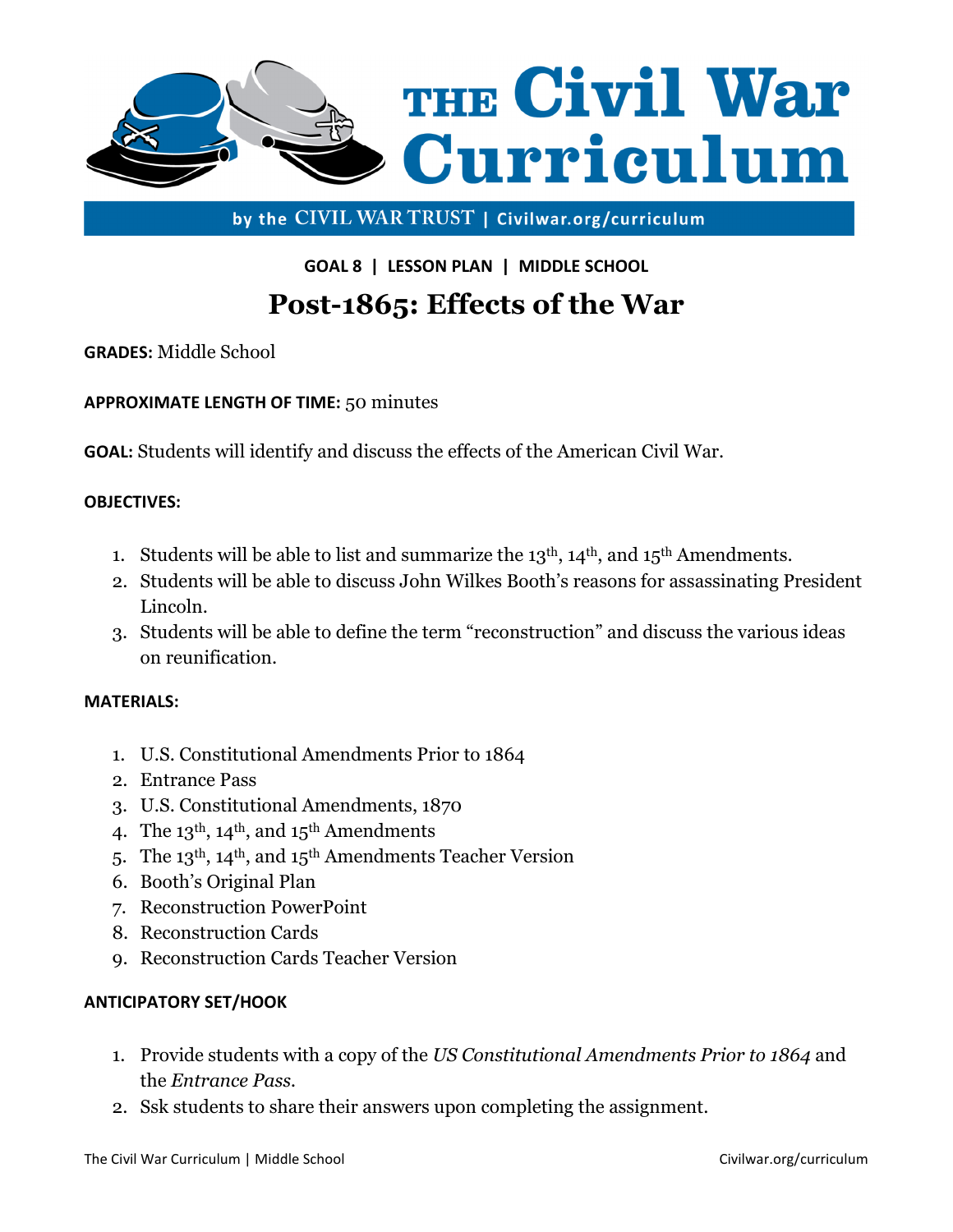#### PROCEDURE:

### Activity 1

- 1. Discuss with your students the fact that before the Civil War there was no:
	- a. Protection against slavery or forced labor
	- b. Definition of citizenship
- 2. Hand out the U.S .Constitutional Amendments, 1870.
- 3. Read the 13th, 14th, and 15th Amendments as a class, discussing them in the context of this time in American history.
- 4. Hand out and have the students complete the 13<sup>th</sup>, 14<sup>th</sup>, and 15<sup>th</sup> Amendments independently.

## Activity 2

- 1. Hand out a copy of Booth's Original Plan to each student. Read the timelines together as a class.
- 2. Have students complete the questions independently.

# Activity 3

- 1. Present the Reconstruction PowerPoint, providing a copy or notes copy to each student.
- 2. Hand out the Student Reconstruction Cards; have them complete the sheet, placing the cards in the correct categories.

### CLOSURE:

Have students consider the question: What do you think will happen during Reconstruction under Johnson's plan? Ask them to explain their answers.

#### ASSESSMENT IN THIS LESSON:

- 1. Completed Anticipatory Set Entrance Pass in which students will identify and write down three protected rights before 1864
- 2. Summarized  $13<sup>th</sup>$ ,  $14<sup>th</sup>$ , and  $15<sup>th</sup>$  Amendments
- 3. Completed essay questions related to John Wilkes Booth, using Booth's Original Plan
- 4. Categorized different reconstruction plans, using the Student Reconstruction Cards.
- 5. Completed hypothesis of what the United States will look like during Reconstruction, based on students' understanding of Johnson's reconstruction plan.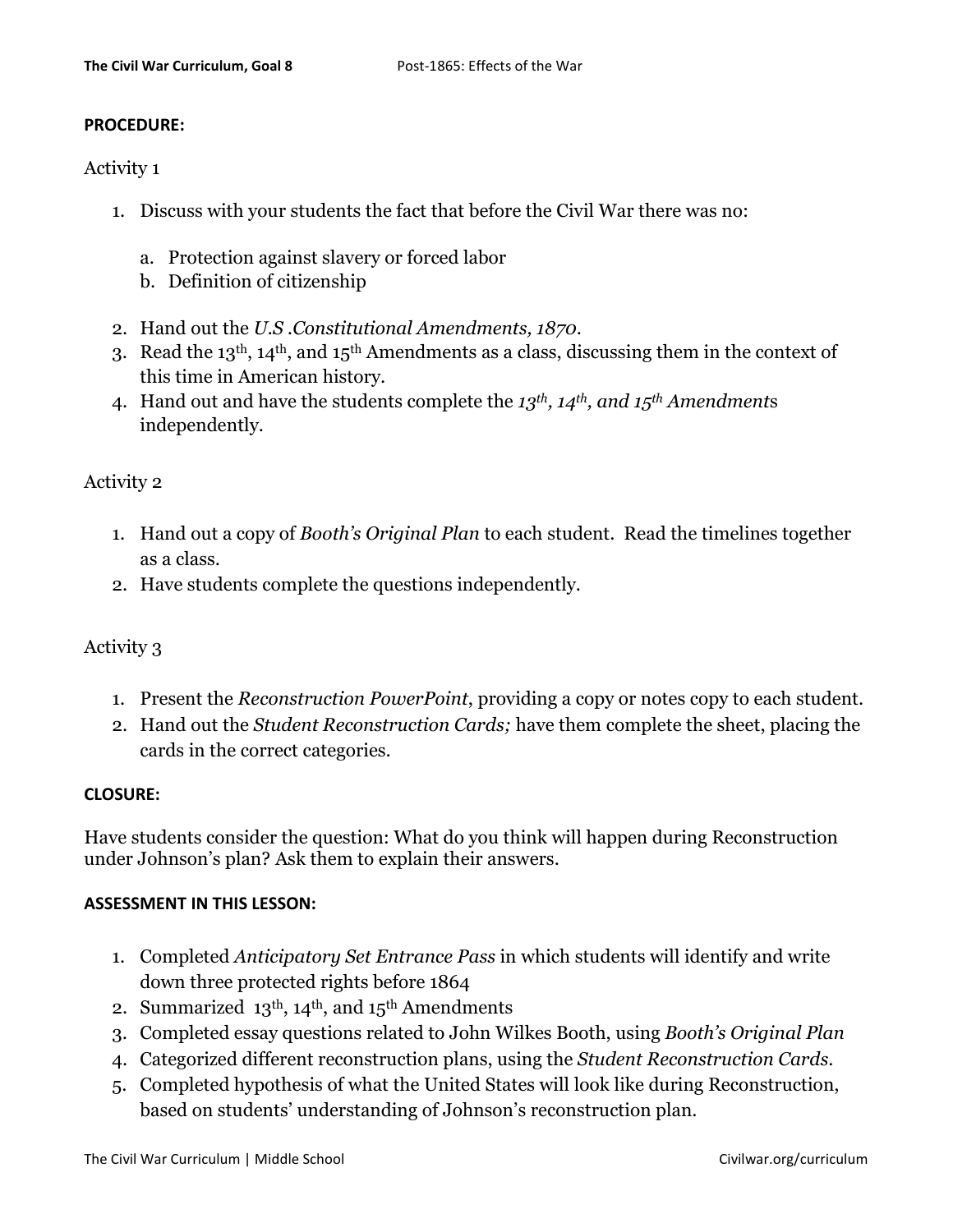

| Name: |  |
|-------|--|
| Date: |  |

# US Constitutional Amendments Prior to 1864

# ARTICLE I.

Congress shall make no law respecting an establishment of religion, or prohibiting the free exercise thereof; or abridging the freedom of speech, or of the press; of the right of the people peaceably to assemble, and to petition the Government for a redress of grievances.

# ARTICLE II.

A well regulated Militia, being necessary to the security of a free State, the right of the people to keep and bear Arms, shall not be infringed.

# ARTICLE III.

No Soldier shall, in time of peace be quartered in any house, without the consent of the Owner, nor in time of war, but in a manner to be prescribed by law.

# ARTICLE IV.

The right of the people to be secure in their persons, houses, papers, and effects, against unreasonable searches and seizures, shall not be violated, and no Warrants shall issue, but upon probable cause, supported by Oath or affirmation, and particularly describing the place to be searched, and the persons or things to be seized.

# ARTICLE V.

The Civil War Curriculum | Middle School Civilwar.org/curriculum Civilwar.org/curriculum No person shall be held to answer for a capital, or otherwise infamous crime, unless on a presentment or indictment of a Grand Jury, except in cases arising in the land or naval forces, or in the Militia, when in actual service in time of War or public danger; nor shall any person be subject for the same offence to be twice put in jeopardy of life or limb; nor shall be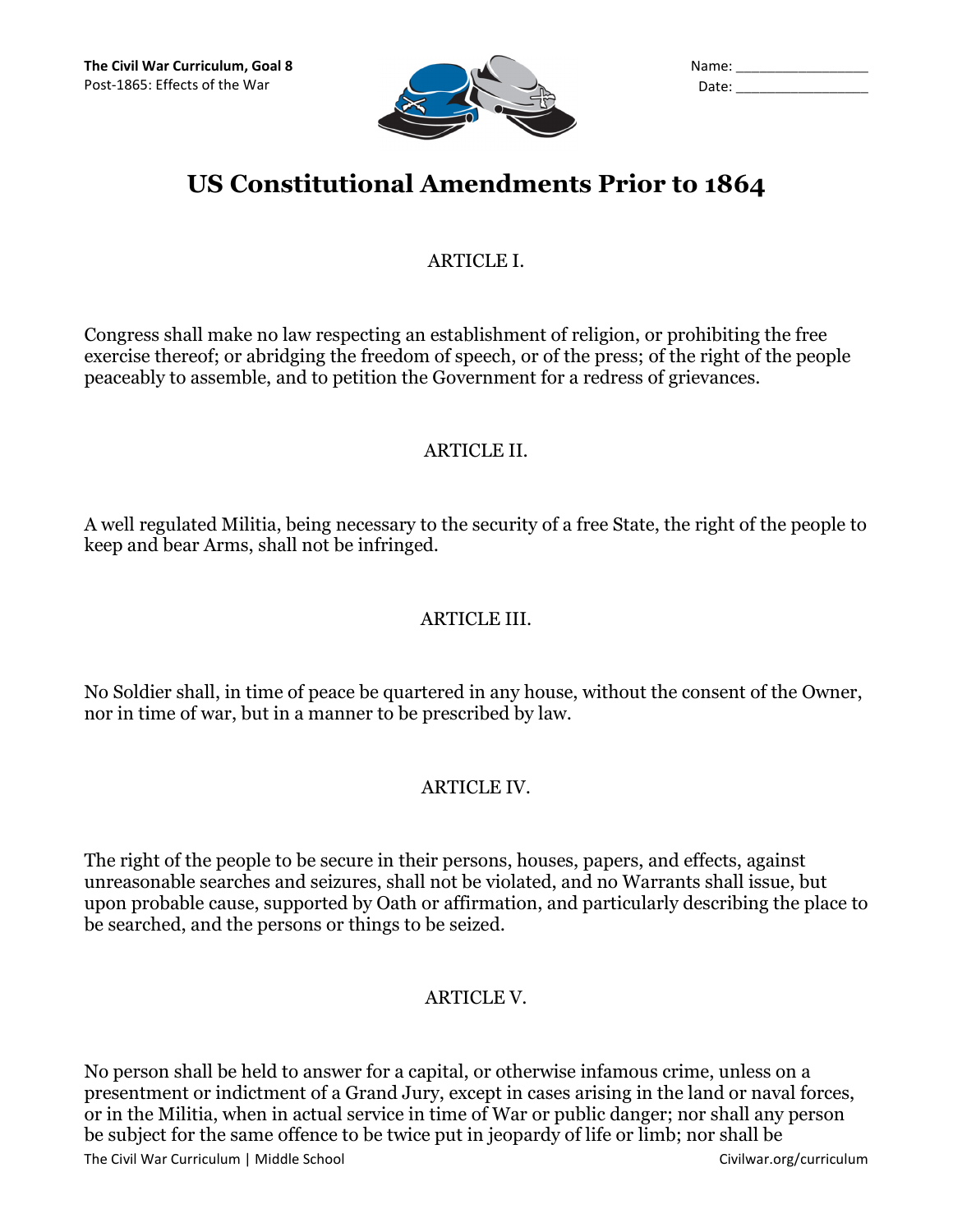compelled in any criminal case to be a witness against himself, nor be deprived of life, liberty, or property, without due process of law; nor shall private property be taken for public use, without just compensation.

# ARTICLE VI.

In all criminal prosecutions, the accused shall enjoy the right to a speedy and public trial, by an impartial jury of the State and district wherein the crime shall have been committed, which district shall have been previously ascertained by law, and to be informed of the nature and cause of the accusation; to be confronted with the witnesses against him; to have compulsory process for obtaining witnesses in his favor, and to have the Assistance of Counsel for his defense.

# ARTICLE VII.

In Suits at common law, where the value in controversy shall exceed twenty dollars, the right of trial by jury shall be preserved, and no fact tried by a jury, shall be otherwise re-examined in any Court of the United States, than according to the rules of the common law.

# ARTICLE VIII.

Excessive bail shall not be required, not excessive fines imposed, nor cruel and unusual punishments inflicted.

# ARTICLE IX.

The enumeration in the Constitution, of certain rights, shall not be construed to deny or disparate others retained by the people.

# ARTICLE X.

The powers not delegated to the United States by the Constitution, nor prohibited by it to the States, are reserved to the States respectively, or to the people.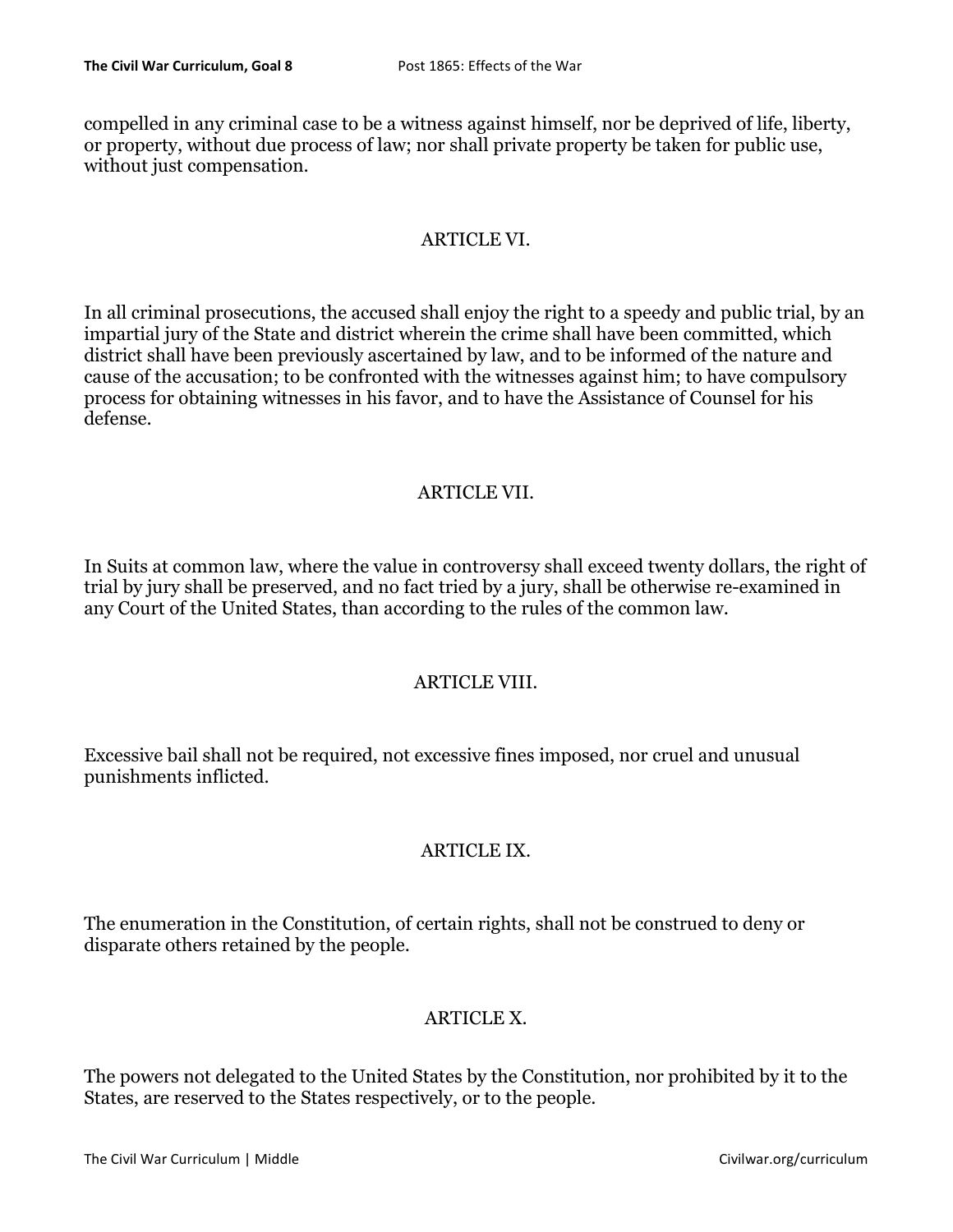### ARTICLE XI.

The Judicial power of the United States shall not be construed to extend to any suit in law or equity, commenced or prosecuted against one of the United States by Citizens of another State, or by Citizens or Subjects of any Foreign State.

#### ARTICLE XII.

The Electors shall meet in their respective states, and vote by ballot for President and Vice-President, one of whom, at least, shall not be an inhabitant of the same state with themselves; they shall name in their ballots the person voted for as President, and in distinct ballots the person voted for as Vice-President, and they shall make distinct lists of all persons voted for as President, and of all persons voted for as Vice-President, and of the number of votes for each, which lists they shall sign and certify, and transmit sealed to the seat of the government of the United States, directed to the President of the Senate;—The President of the Senate shall, in the presence of the Senate and House of Representatives, open all the certificates and the votes shall then be counted;—The person having the greatest number of votes for President, shall be the President, if such number be a majority of the whole number of Electors appointed; and if no person have such majority, then from the persons having the highest numbers not exceeding three on the list of those voted for as President, the House of Representatives shall choose immediately, by ballot, the President. But in choosing the President, the votes shall be taken by states, the representation from each state having one vote; a quorum for this purpose shall consist of a member or members from two-thirds of the states and a majority of all the states shall be necessary to a choice. And if the House of Representatives shall not choose a President whenever the right of choice shall devolve upon them, before the fourth day of March next following, then the Vice-President shall act as President, as in the case of the death or other constitutional disability of the President.14—The person having the greatest number of votes as Vice-President, shall be the Vice-President, if such number be a majority of the whole number of Electors appointed, and if no person have a majority, then from the two highest numbers on the list, the Senate shall choose the Vice-President; a quorum for the purpose shall consist of two-thirds of the whole number of Senators, and a majority of the whole number shall be necessary to a choice. But no person constitutionally ineligible to the office of President shall be eligible to that of Vice-President of the United States.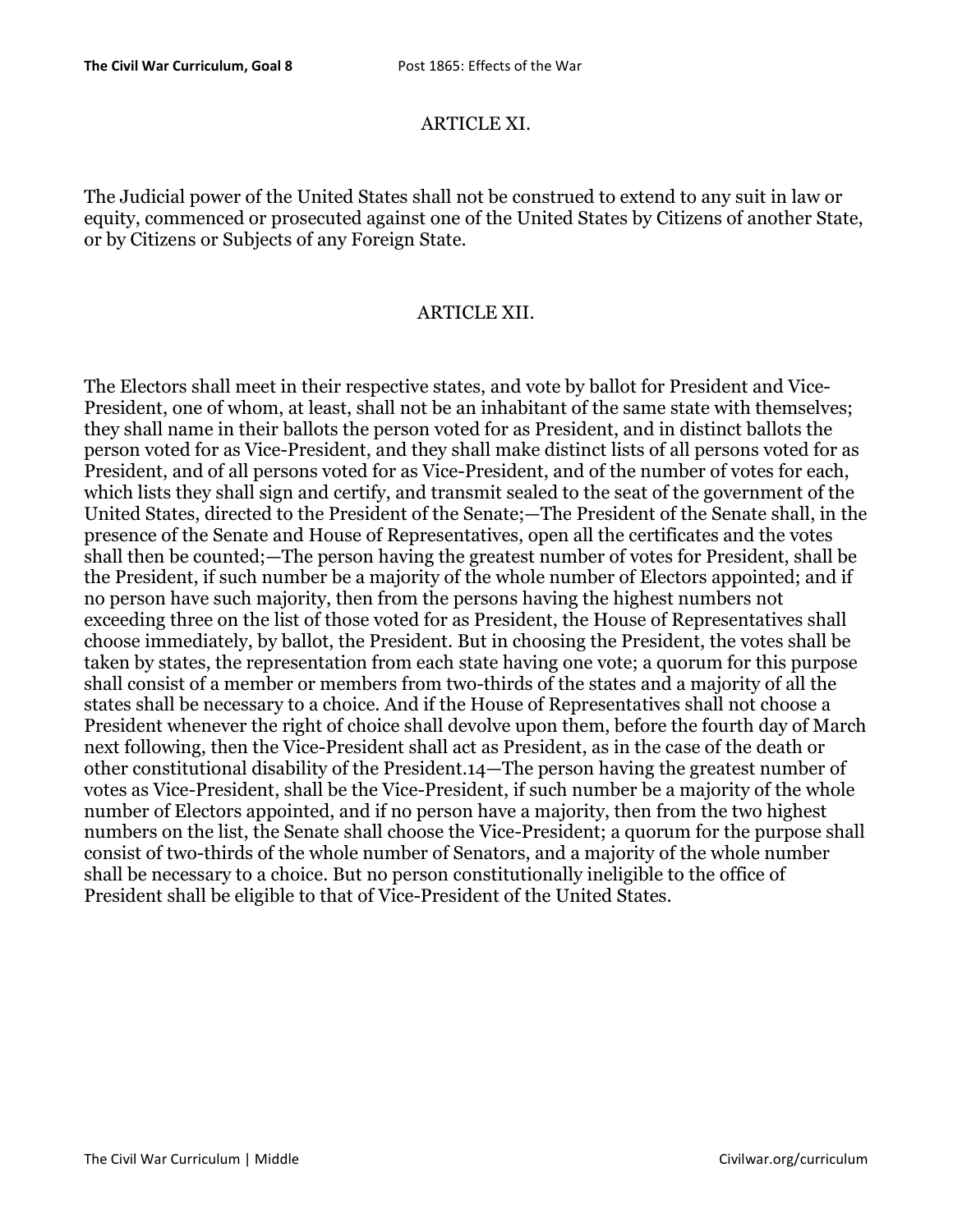

| Name: |  |
|-------|--|
| Date: |  |

# **Entrance Pass**

List three rights protected by the U.S. Constitution before 1864.

| 1. |  |  |  |
|----|--|--|--|
|    |  |  |  |
|    |  |  |  |
| 2. |  |  |  |
|    |  |  |  |
|    |  |  |  |
| 3. |  |  |  |
|    |  |  |  |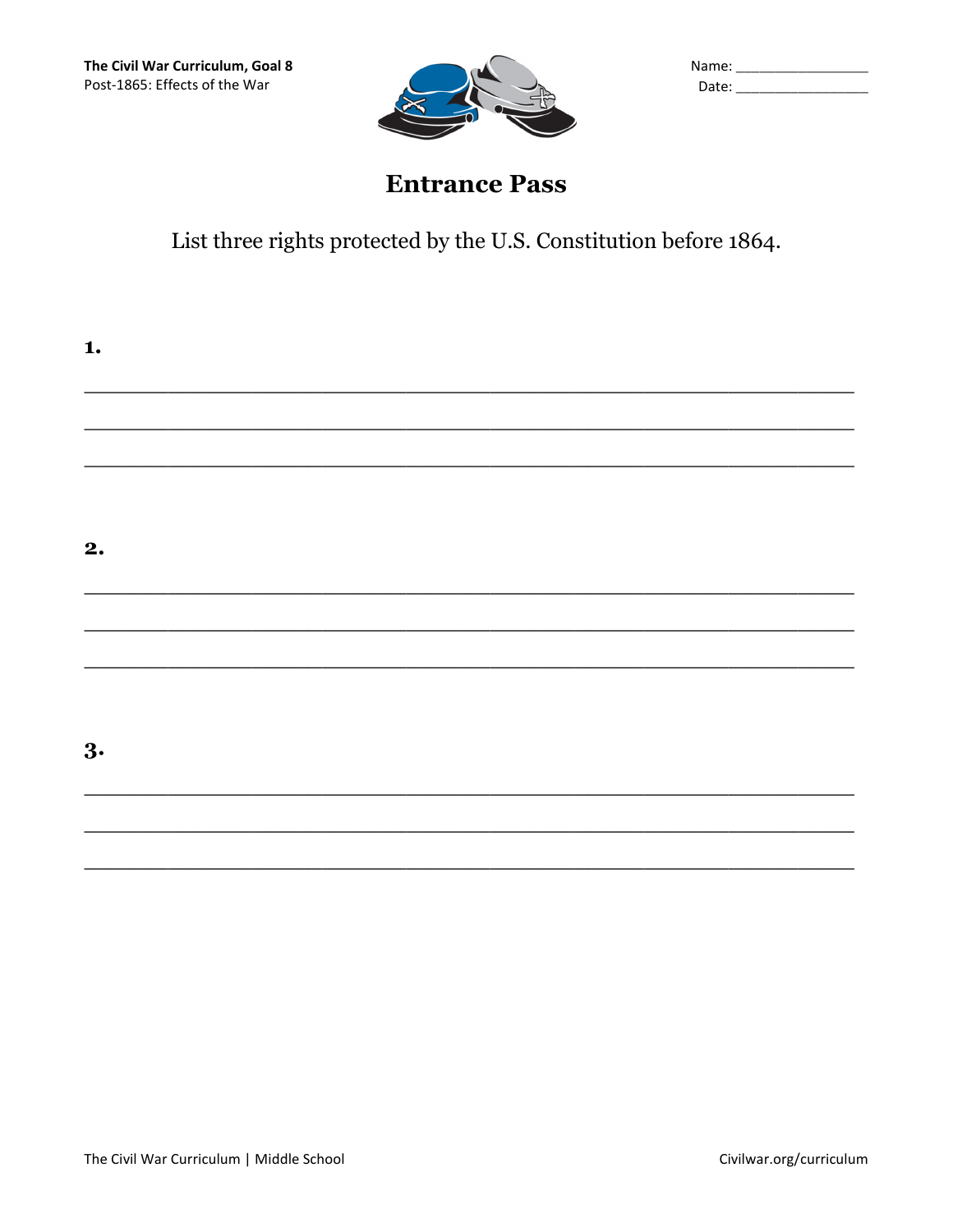

| Name: |  |
|-------|--|
| Date: |  |

# US Constitutional Amendments, 1870

# ARTICLE I.

Congress shall make no law respecting an establishment of religion, or prohibiting the free exercise thereof; or abridging the freedom of speech, or of the press; of the right of the people peaceably to assemble, and to petition the Government for a redress of grievances.

# ARTICLE II.

A well regulated Militia, being necessary to the security of a free State, the right of the people to keep and bear Arms, shall not be infringed.

# ARTICLE III.

No Soldier shall, in time of peace be quartered in any house, without the consent of the Owner, nor in time of war, but in a manner to be prescribed by law.

# ARTICLE IV.

The right of the people to be secure in their persons, houses, papers, and effects, against unreasonable searches and seizures, shall not be violated, and no Warrants shall issue, but upon probable cause, supported by Oath or affirmation, and particularly describing the place to be searched, and the persons or things to be seized.

# ARTICLE V.

No person shall be held to answer for a capital, or otherwise infamous crime, unless on a presentment or indictment of a Grand Jury, except in cases arising in the land or naval forces,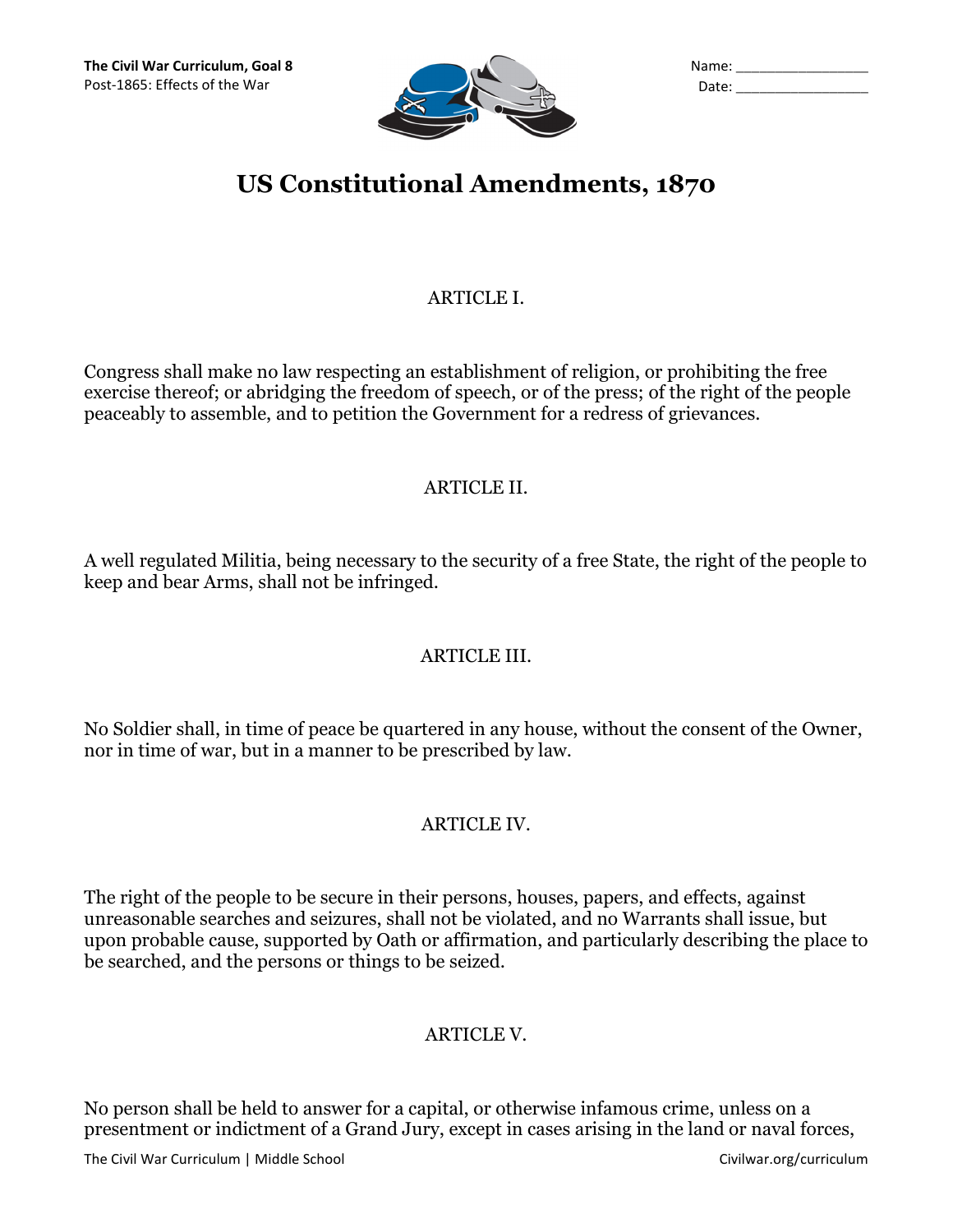or in the Militia, when in actual service in time of War or public danger; nor shall any person be subject for the same offence to be twice put in jeopardy of life or limb; nor shall be compelled in any criminal case to be a witness against himself, nor be deprived of life, liberty, or property, without due process of law; nor shall private property be taken for public use, without just compensation.

## ARTICLE VI.

In all criminal prosecutions, the accused shall enjoy the right to a speedy and public trial, by an impartial jury of the State and district wherein the crime shall have been committed, which district shall have been previously ascertained by law, and to be informed of the nature and cause of the accusation; to be confronted with the witnesses against him; to have compulsory process for obtaining witnesses in his favor, and to have the Assistance of Counsel for his defense.

# ARTICLE VII.

In Suits at common law, where the value in controversy shall exceed twenty dollars, the right of trial by jury shall be preserved, and no fact tried by a jury, shall be otherwise re-examined in any Court of the United States, than according to the rules of the common law.

# ARTICLE VIII.

Excessive bail shall not be required, not excessive fines imposed, nor cruel and unusual punishments inflicted.

# ARTICLE IX.

The enumeration in the Constitution, of certain rights, shall not be construed to deny or disparate others retained by the people.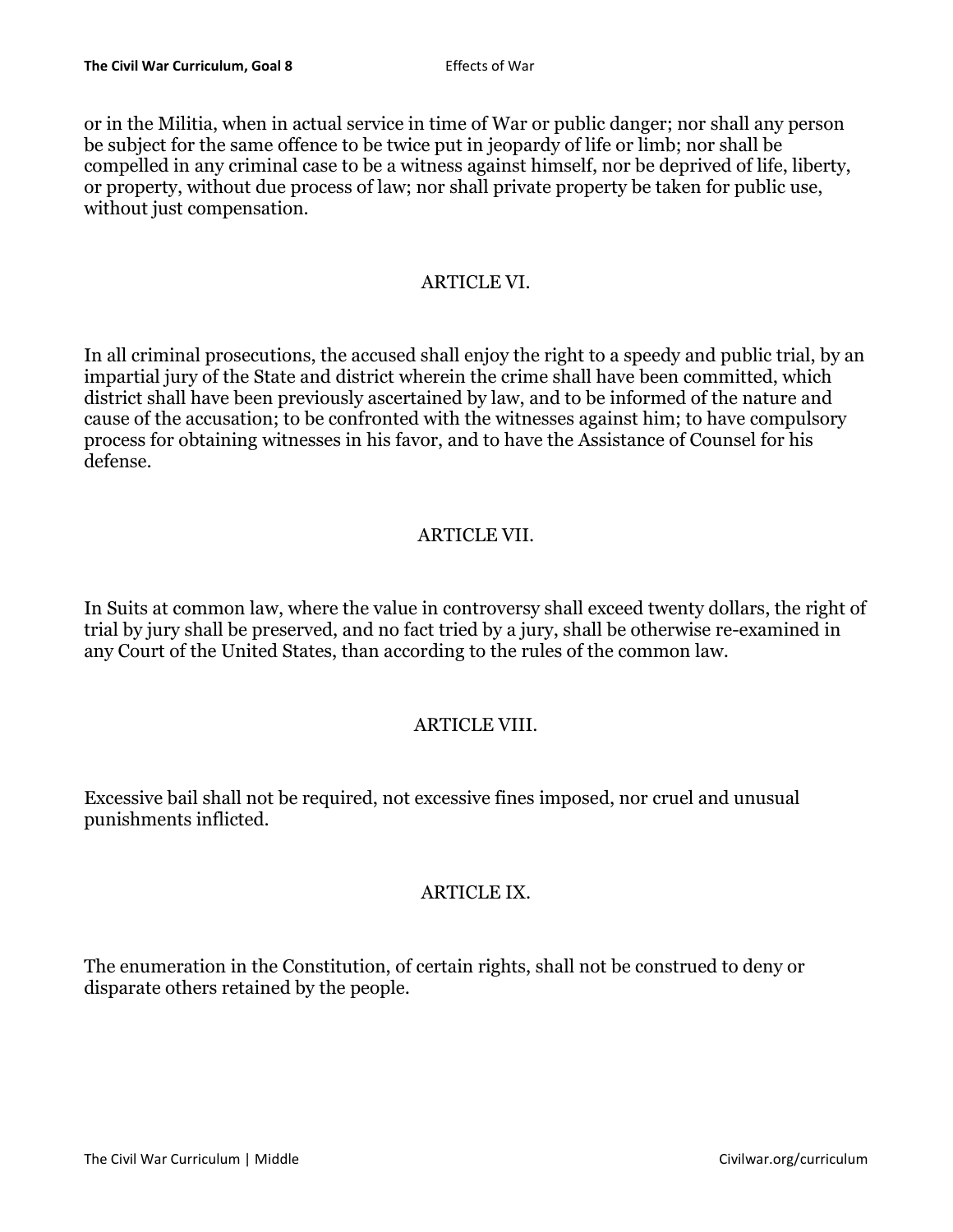# ARTICLE X.

The powers not delegated to the United States by the Constitution, nor prohibited by it to the States, are reserved to the States respectively, or to the people.

### ARTICLE XI.

The Judicial power of the United States shall not be construed to extend to any suit in law or equity, commenced or prosecuted against one of the United States by Citizens of another State, or by Citizens or Subjects of any Foreign State.

# ARTICLE XII.

The Electors shall meet in their respective states, and vote by ballot for President and Vice-President, one of whom, at least, shall not be an inhabitant of the same state with themselves; they shall name in their ballots the person voted for as President, and in distinct ballots the person voted for as Vice-President, and they shall make distinct lists of all persons voted for as President, and of all persons voted for as Vice-President, and of the number of votes for each, which lists they shall sign and certify, and transmit sealed to the seat of the government of the United States, directed to the President of the Senate;—The President of the Senate shall, in the presence of the Senate and House of Representatives, open all the certificates and the votes shall then be counted;—The person having the greatest number of votes for President, shall be the President, if such number be a majority of the whole number of Electors appointed; and if no person have such majority, then from the persons having the highest numbers not exceeding three on the list of those voted for as President, the House of Representatives shall choose immediately, by ballot, the President. But in choosing the President, the votes shall be taken by states, the representation from each state having one vote; a quorum for this purpose shall consist of a member or members from two-thirds of the states and a majority of all the states shall be necessary to a choice. And if the House of Representatives shall not choose a President whenever the right of choice shall devolve upon them, before the fourth day of March next following, then the Vice-President shall act as President, as in the case of the death or other constitutional disability of the President.14—The person having the greatest number of votes as Vice-President, shall be the Vice-President, if such number be a majority of the whole number of Electors appointed, and if no person have a majority, then from the two highest numbers on the list, the Senate shall choose the Vice-President; a quorum for the purpose shall consist of two-thirds of the whole number of Senators, and a majority of the whole number shall be necessary to a choice. But no person constitutionally ineligible to the office of President shall be eligible to that of Vice-President of the United States.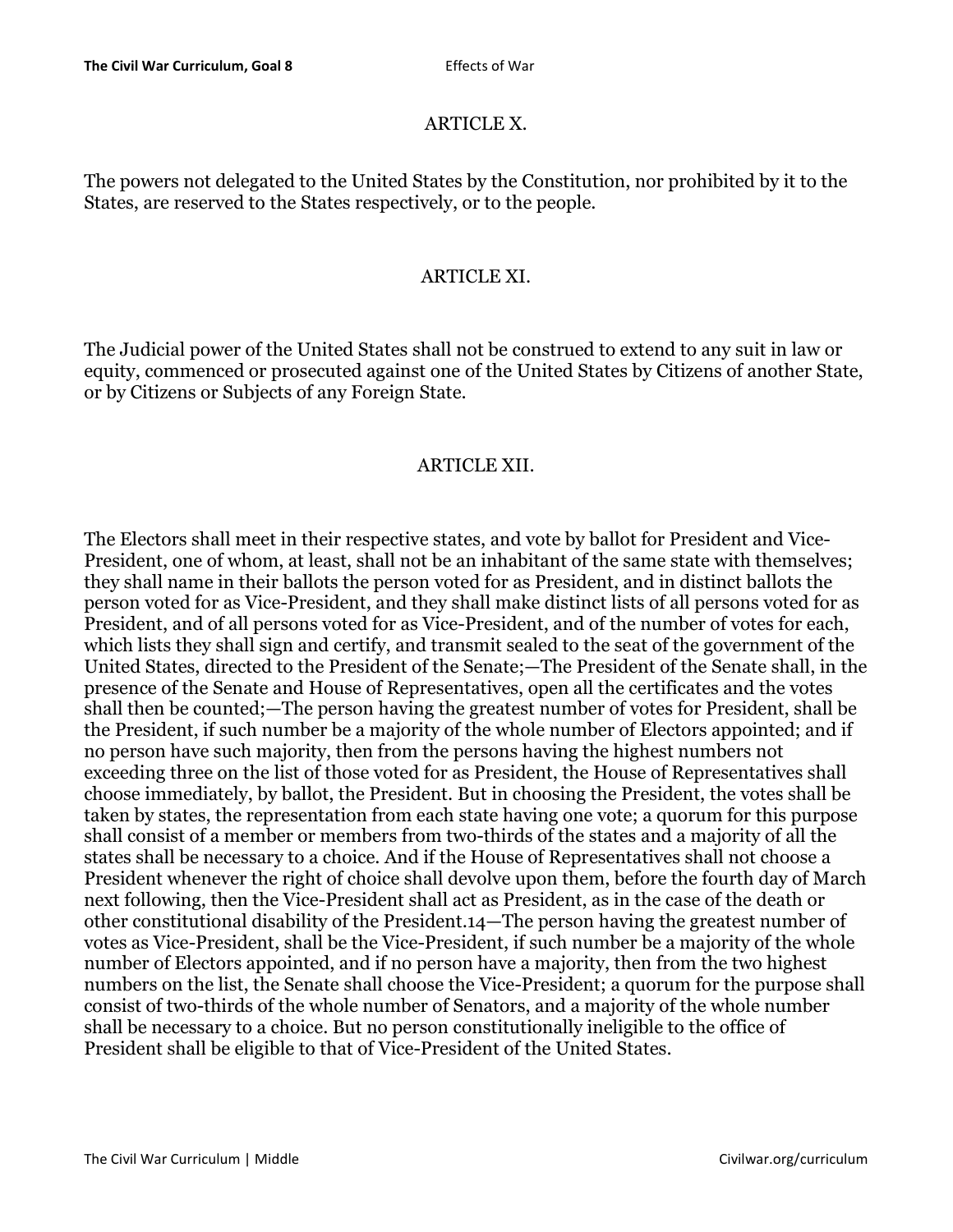## ARTICLE XIII.

# SECTION 1. Neither slavery nor involuntary servitude, except as a punishment for crime whereof the party shall have been duly convicted, shall exist within the United States, or any place subject to their jurisdiction.

SECTION 2. Congress shall have power to enforce this article by appropriate legislation.

### ARTICLE XIV.

SECTION 1. All persons born or naturalized in the United States, and subject to the jurisdiction thereof, are citizens of the United States and of the State wherein they reside. No State shall make or enforce any law which shall abridge the privileges or immunities of citizens of the United States; nor shall any State deprive any person of life, liberty, or property, without due process of law; nor deny to any person within its jurisdiction the equal protection of the laws.

SECTION 2. Representatives shall be apportioned among the several States according to their respective numbers, counting the whole number of persons in each State, excluding Indians not taxed. But when the right to vote at any election for the choice of electors for President and Vice President of the United States, Representatives in Congress, the Executive and Judicial officers of a State, or the members of the Legislature thereof, is denied to any of the male inhabitants of such State, being twenty-one years of age, and citizens of the United States, or in any way abridged, except for participation in rebellion, or other crime, the basis of representation therein shall be reduced in the proportion which the number of such male citizens shall bear to the whole number of male citizens twenty-one years of age in such State.

SECTION 3. No person shall be a Senator or Representative in Congress, or elector of President and Vice President, or hold any office, civil or military, under the United States, or under any State, who, having previously taken an oath, as a member of Congress, or as an officer of the United States, or as a member of any State legislature, or as an executive or judicial officer of any State, to support the Constitution of the United States, shall have engaged in insurrection or rebellion against the same, or given aid or comfort to the enemies thereof. But Congress may by a vote of two thirds of each House, remove such disability.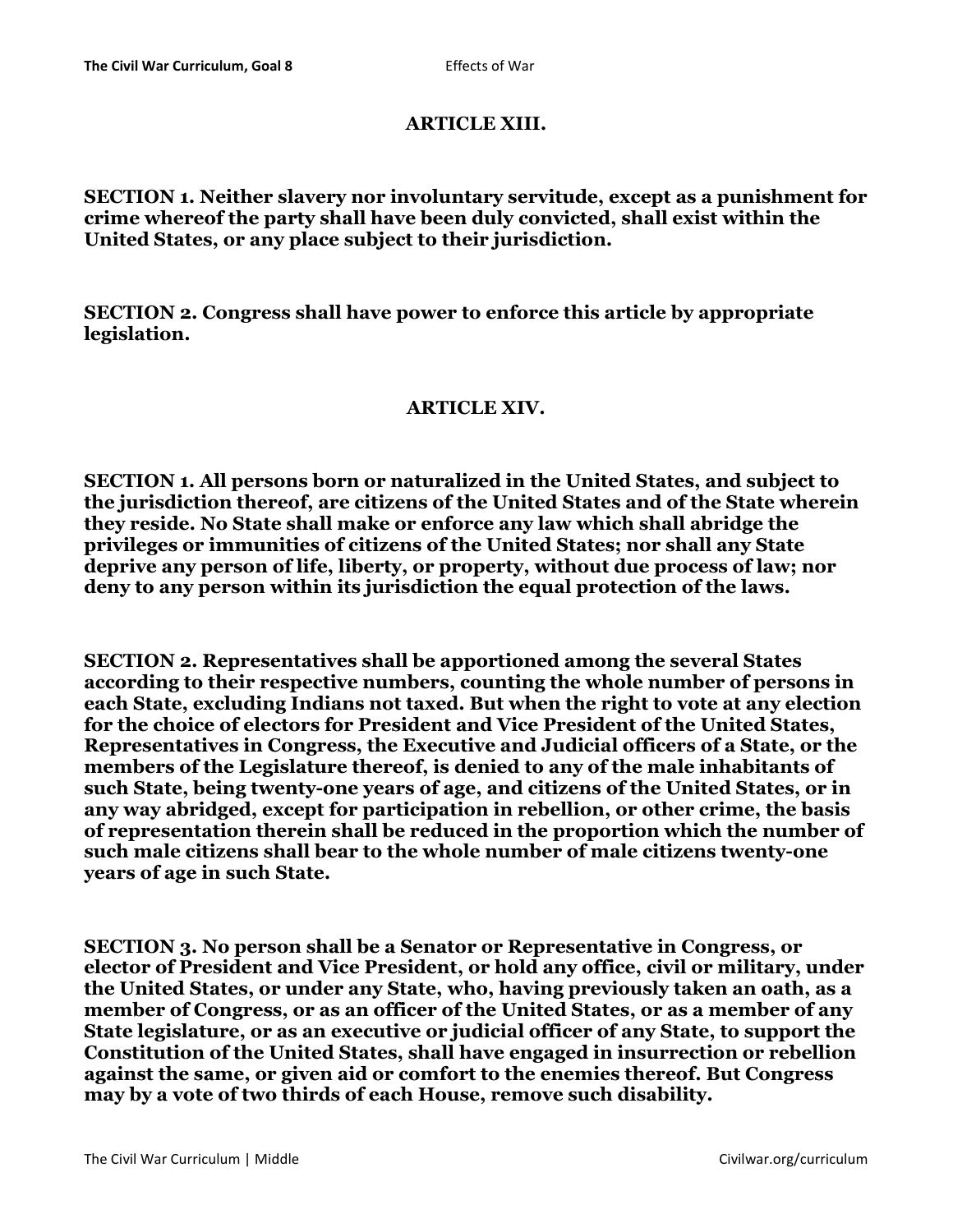SECTION 4. The validity of the public debt of the United States, authorized by law, including debts incurred for payment of pensions and bounties for services in suppressing insurrection or rebellion, shall not be questioned. But neither the United States nor any State shall assume or pay any debt or obligation incurred in aid of insurrection or rebellion against the United States, or any claim for the loss or emancipation of any slave; but all such debts, obligations and claims shall be held illegal and void.

SECTION 5. The Congress shall have power to enforce, by appropriate legislation, the provisions of this article.

# ARTICLE XV.

SECTION 1. The right of citizens of the United States to vote shall not be denied or abridged by the United States or by any State on account of race, color, or previous condition of servitude.

SECTION 2. The Congress shall have power to enforce this article by appropriate legislation.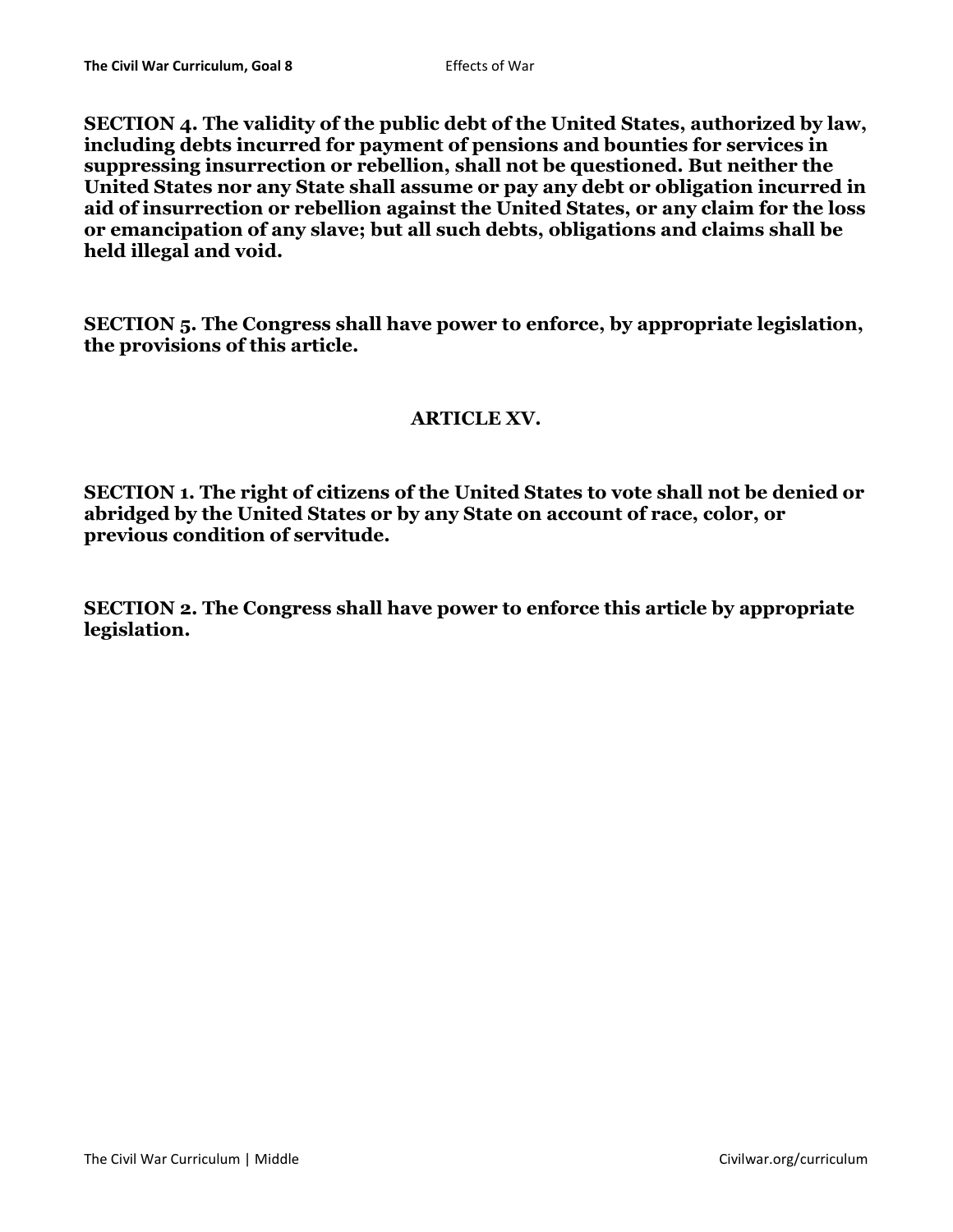

| Name: |  |
|-------|--|
| Date: |  |

# The 13<sup>th</sup>, 14<sup>th</sup>, and 15<sup>th</sup> Amendments

According to the Constitution, Congress may amend the Constitution, given enough votes.

Vocabulary: Amend:-to change, add to, or subtract from the original.

| 13th | Date Added: |
|------|-------------|
|      | Summary:    |



15th Date Added:

Summary: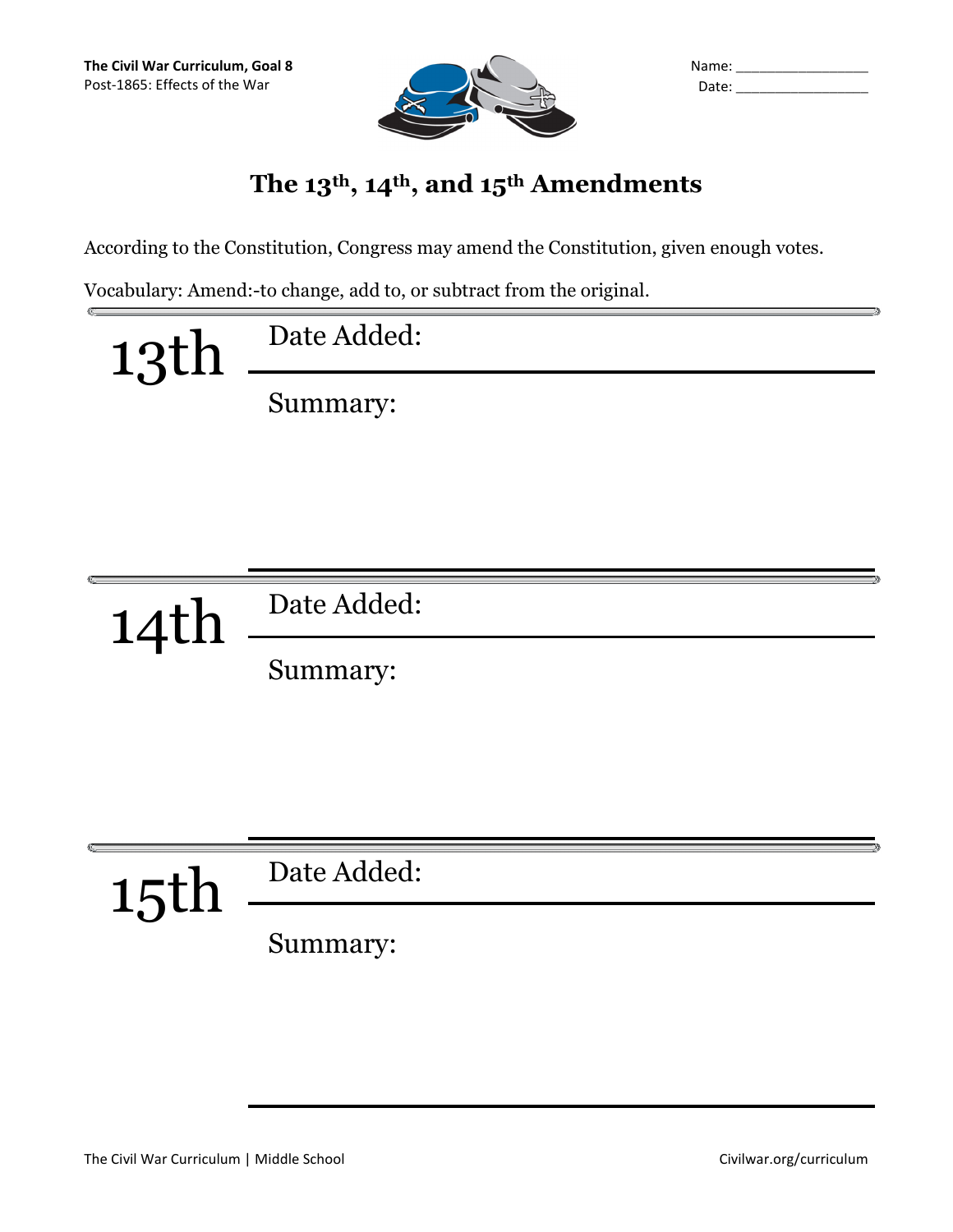

| Name: |  |
|-------|--|
| Date: |  |

# The 13<sup>th</sup>, 14<sup>th</sup>, and 15<sup>th</sup> Amendments

According to the Constitution, Congress may amend the Constitution, given enough votes.

Vocabulary: Amend-to change, add-to, or subtract from the original.

13th Date Added: December 6, 1865

Summary: Abolished slavery in the United States

14th Date Added: July 9, 1868

Summary: Defines citizenship, prevents states from interfering with the rights of citizens of the United States, individuals can no longer be represented by fractions of a number, individuals who took part in the rebellion cannot run for public office, the United States will not pay the debt incurred by emancipation.

15th Date Added: February 3, 1870

Summary: Extended the right to vote to African American men.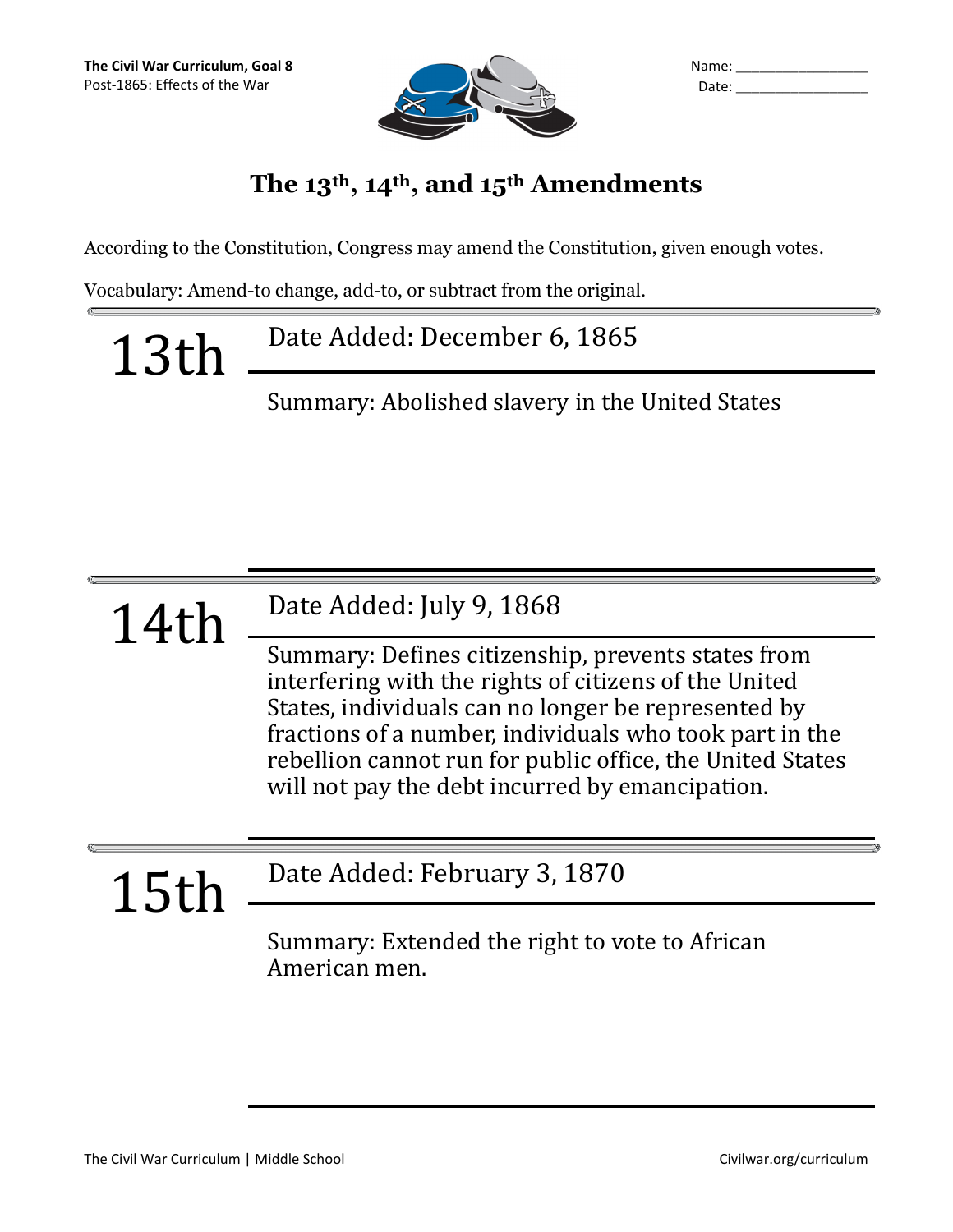

| Name: |  |
|-------|--|
| Date: |  |

# Booth's Original Plan & Questions

John Wilkes Booth's original plan was to kidnap President Lincoln. When Lee surrendered to Grant, the plan changed to assassination.

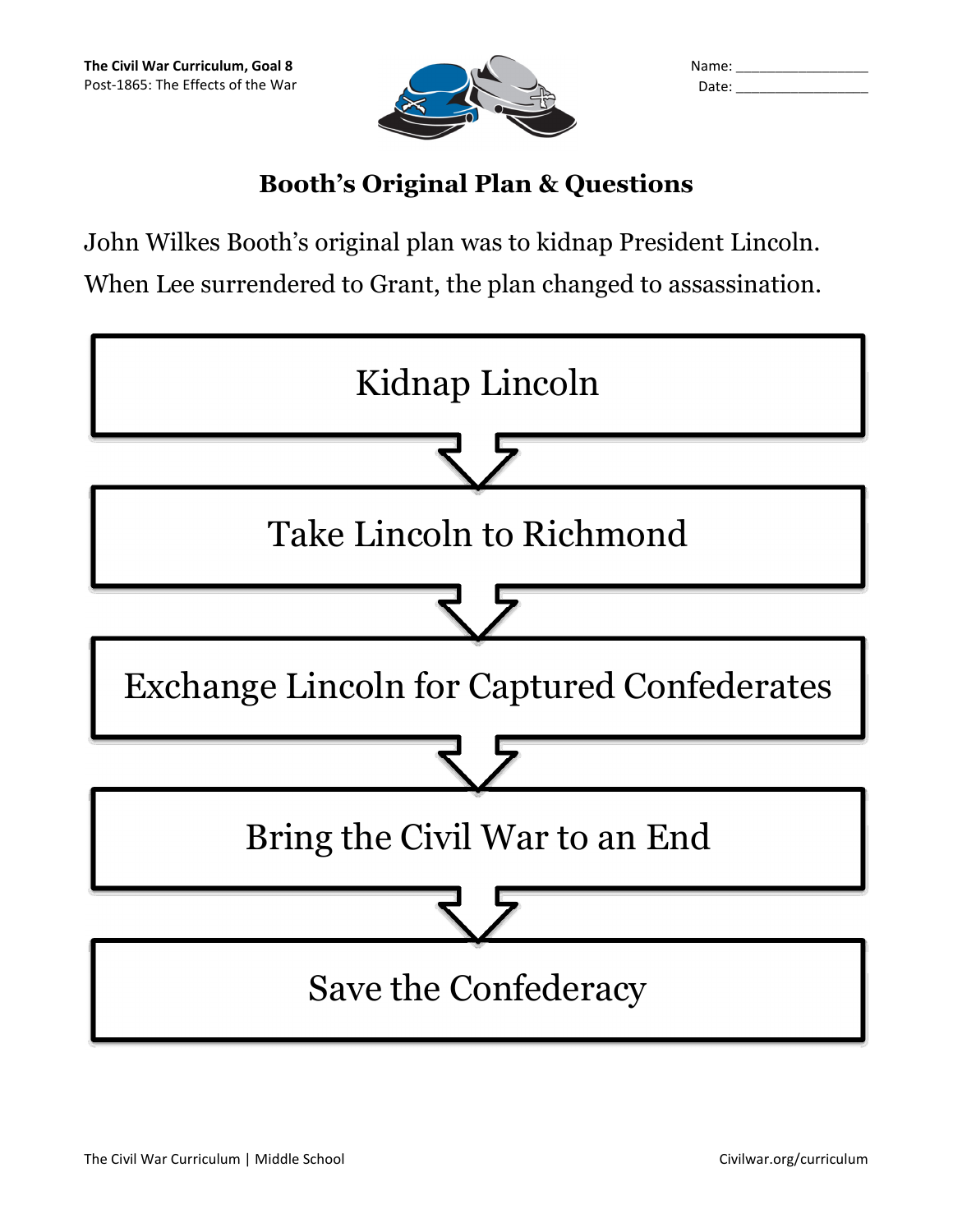When Lee surrendered to Grant, the plan changed…

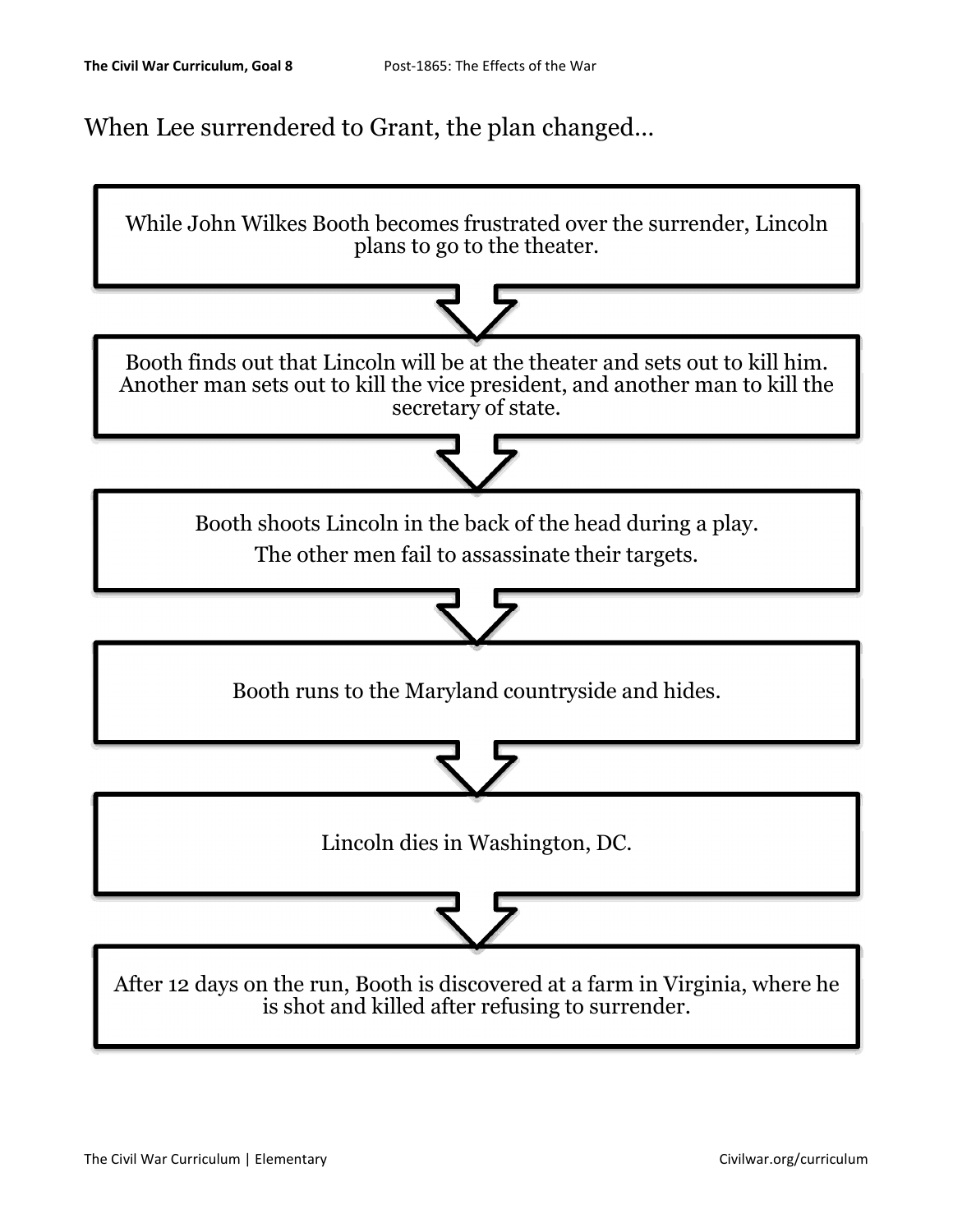# Why did John Wilkes Booth assassinate President Lincoln?

"I have ever held the South were right. The very nomination of ABRAHAM LINCOLN, four years ago, spoke plainly, war - war upon Southern rights and institutions."

- John Wilkes Booth



Based on John Wilkes Booth's quote above, what do you think his reason was for assassinating Lincoln?

What "Southern rights and institutions" do you think he was talking about?

 $\_$  , and the contribution of the contribution of  $\mathcal{L}_\mathcal{A}$  , and the contribution of  $\mathcal{L}_\mathcal{A}$  , and the contribution of  $\mathcal{L}_\mathcal{A}$ 

 $\_$  , and the set of the set of the set of the set of the set of the set of the set of the set of the set of the set of the set of the set of the set of the set of the set of the set of the set of the set of the set of th

 $\_$  , and the contribution of the contribution of  $\mathcal{L}_\mathcal{A}$  , and the contribution of  $\mathcal{L}_\mathcal{A}$  , and the contribution of  $\mathcal{L}_\mathcal{A}$ 

 $\_$  , and the contract of the contract of the contract of the contract of the contract of the contract of the contract of the contract of the contract of the contract of the contract of the contract of the contract of the

 $\_$  , and the contribution of the contribution of  $\mathcal{L}_\mathcal{A}$  , and the contribution of  $\mathcal{L}_\mathcal{A}$  , and the contribution of  $\mathcal{L}_\mathcal{A}$ 

 $\_$  , and the contribution of the contribution of  $\mathcal{L}_\mathcal{A}$  , and the contribution of  $\mathcal{L}_\mathcal{A}$  , and the contribution of  $\mathcal{L}_\mathcal{A}$ 

 $\_$  , and the contribution of the contribution of  $\mathcal{L}_\mathcal{A}$  , and the contribution of  $\mathcal{L}_\mathcal{A}$  , and the contribution of  $\mathcal{L}_\mathcal{A}$ 

 $\_$  , and the contribution of the contribution of  $\mathcal{L}_\mathcal{A}$  , and the contribution of  $\mathcal{L}_\mathcal{A}$  , and the contribution of  $\mathcal{L}_\mathcal{A}$  , and the contribution of  $\mathcal{L}_\mathcal{A}$  , and the contribution of  $\mathcal{L}_$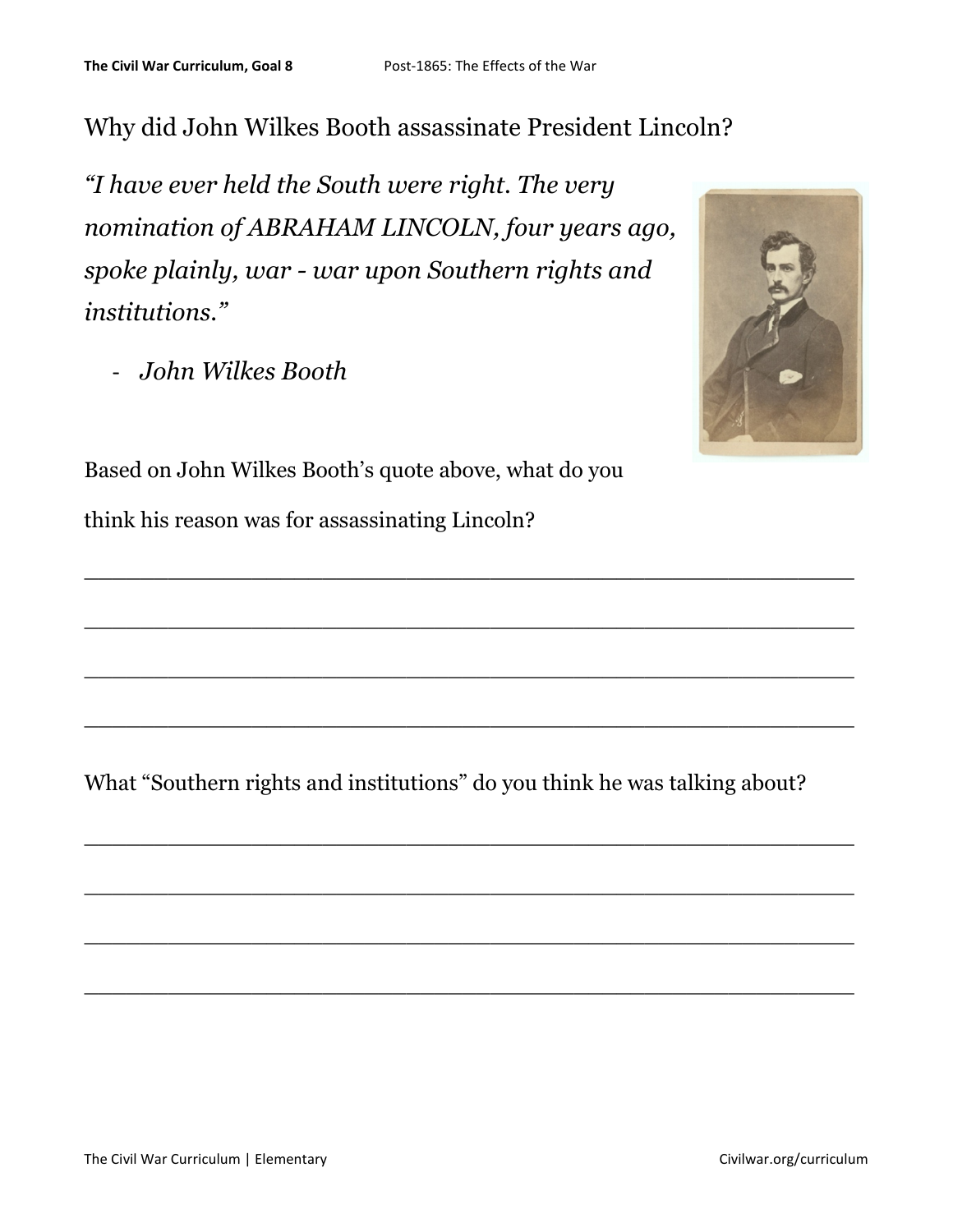

Name: \_\_\_\_\_\_\_\_\_\_\_\_\_\_\_\_\_ Date: \_\_\_\_\_\_\_\_\_\_\_\_\_\_\_\_\_

Cut out the following cards and paste under the appropriate corresponding plan.

| PROPOSED BY:<br><b>RADICAL</b><br><b>REPUBLICANS</b><br>(1867)                                        | <b>PROPOSED BY:</b><br>PRESIDENT<br><b>ABRAHAM LINCOLN</b><br>(1863)                       | PROPOSED BY:<br><b>REPUBLICANS IN</b><br><b>CONGRESS</b><br>(1864)                                   | PROPOSED BY:<br>PRESIDENT<br><b>ANDREW JOHNSON</b><br>(1865)                                            |
|-------------------------------------------------------------------------------------------------------|--------------------------------------------------------------------------------------------|------------------------------------------------------------------------------------------------------|---------------------------------------------------------------------------------------------------------|
|                                                                                                       | Cut out the following Conditions cards and paste under the appropriate corresponding plan. |                                                                                                      |                                                                                                         |
| <b>10 PERCENT OF</b><br>THE VOTERS MUST<br><b>SWEAR LOYALTY</b><br><b>OATH TO THE</b><br><b>UNION</b> | <b>AFRICAN</b><br><b>AMERICANS MUST</b><br><b>BE ALLOWED TO</b><br><b>VOTE</b>             | <b>FORMER</b><br><b>CONFEDERATE</b><br><b>OFFICIALS MAY</b><br><b>VOTE AND HOLD</b><br><b>OFFICE</b> | <b>FORMER</b><br><b>CONFEDERATE</b><br><b>VOLUNTEERS</b><br><b>CANNOT VOTE OR</b><br><b>HOLD OFFICE</b> |
| <b>MUST DISBAND</b><br><b>STATE</b><br><b>GOVERNMENTS</b>                                             | <b>MAJORITY OF THE</b><br><b>WHITE MEN MUST</b><br><b>SWEAR LOYALTY</b>                    | <b>MUST ABOLISH</b><br><b>SLAVERY</b>                                                                | <b>MUST ABOLISH</b><br><b>SLAVERY</b>                                                                   |
| <b>MUST RATIFY THE</b><br>13TH AMENDMENT                                                              | <b>MUST WRITE NEW</b><br><b>CONSTITUTIONS</b>                                              | <b>MUST RATIFY THE</b><br>14TH AMENDMENT                                                             | <b>MAJORITY OF THE</b><br>WHITE MEN MUST<br><b>SWEAR LOYALTY</b>                                        |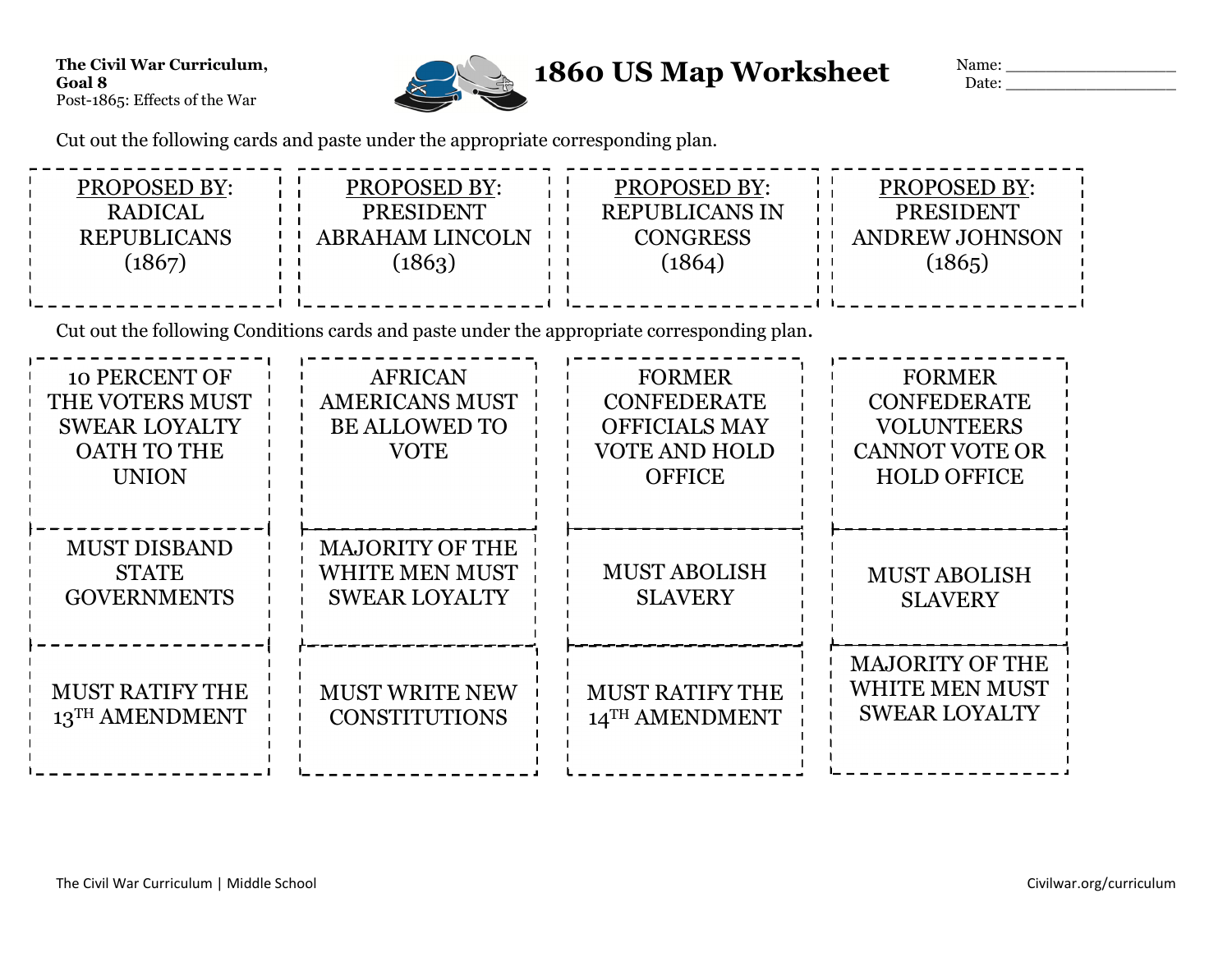| Name: |  |
|-------|--|
|       |  |

| Plan                                        | <b>Ten Percent Plan</b> | <b>Wade-Davis Bill</b> | <b>Johnson Plan</b> | Reconstruction<br>Act |
|---------------------------------------------|-------------------------|------------------------|---------------------|-----------------------|
| Proposed<br>By                              |                         |                        |                     |                       |
| <b>Conditions</b><br>to rejoin<br>the Union |                         |                        |                     |                       |